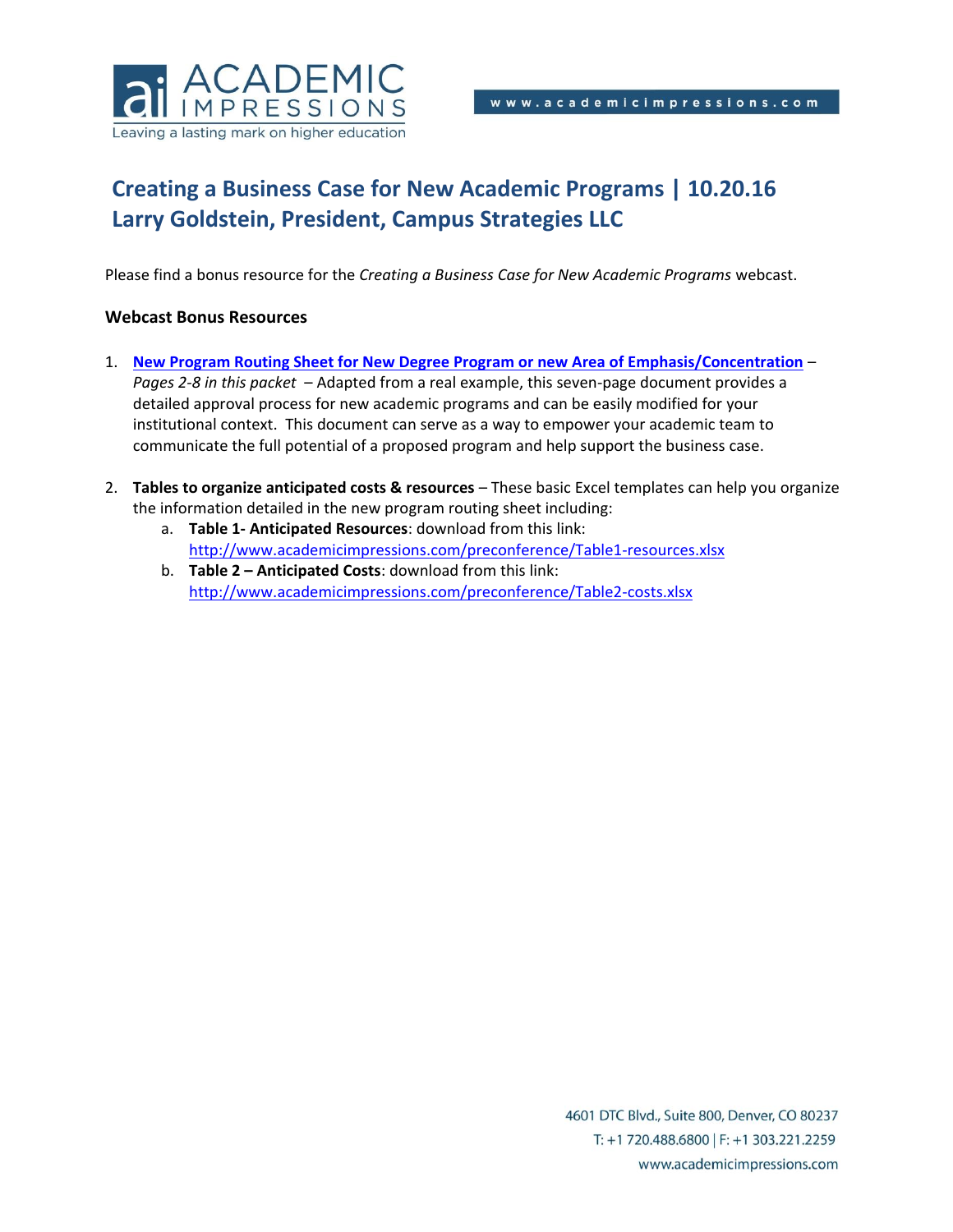## **New Program Routing Sheet for New Degree Program or New Area of Emphasis/Concentration**

<span id="page-1-0"></span>Webcast Resource: Adapted for Academic Impressions: *Creating a Business Case for New Academic Programs,* shared by *Larry Goldstein, Campus Strategies LLC*

| School/Department/Program Submitting Proposal___________________________________                        |  |
|---------------------------------------------------------------------------------------------------------|--|
|                                                                                                         |  |
| Type of Program ____ New Program____ New Are of Emphasis/Concentration-                                 |  |
|                                                                                                         |  |
|                                                                                                         |  |
|                                                                                                         |  |
| (chair's signature)                                                                                     |  |
| ___ Approved ___ Not Approved                                                                           |  |
| (dean's signature)                                                                                      |  |
| __ Approved __ Not Approved                                                                             |  |
| 4. (4a and 4b occur simultaneously)                                                                     |  |
| a. Curriculum Committee review_________________________________ Date____________<br>(chair's signature) |  |
| b. Council of Academic Deans' review_________________________ Date______________<br>(chair's signature) |  |
| 5. Academic Senate approval________<br>(chair's signature)                                              |  |
| __ Approved __ Not Approved                                                                             |  |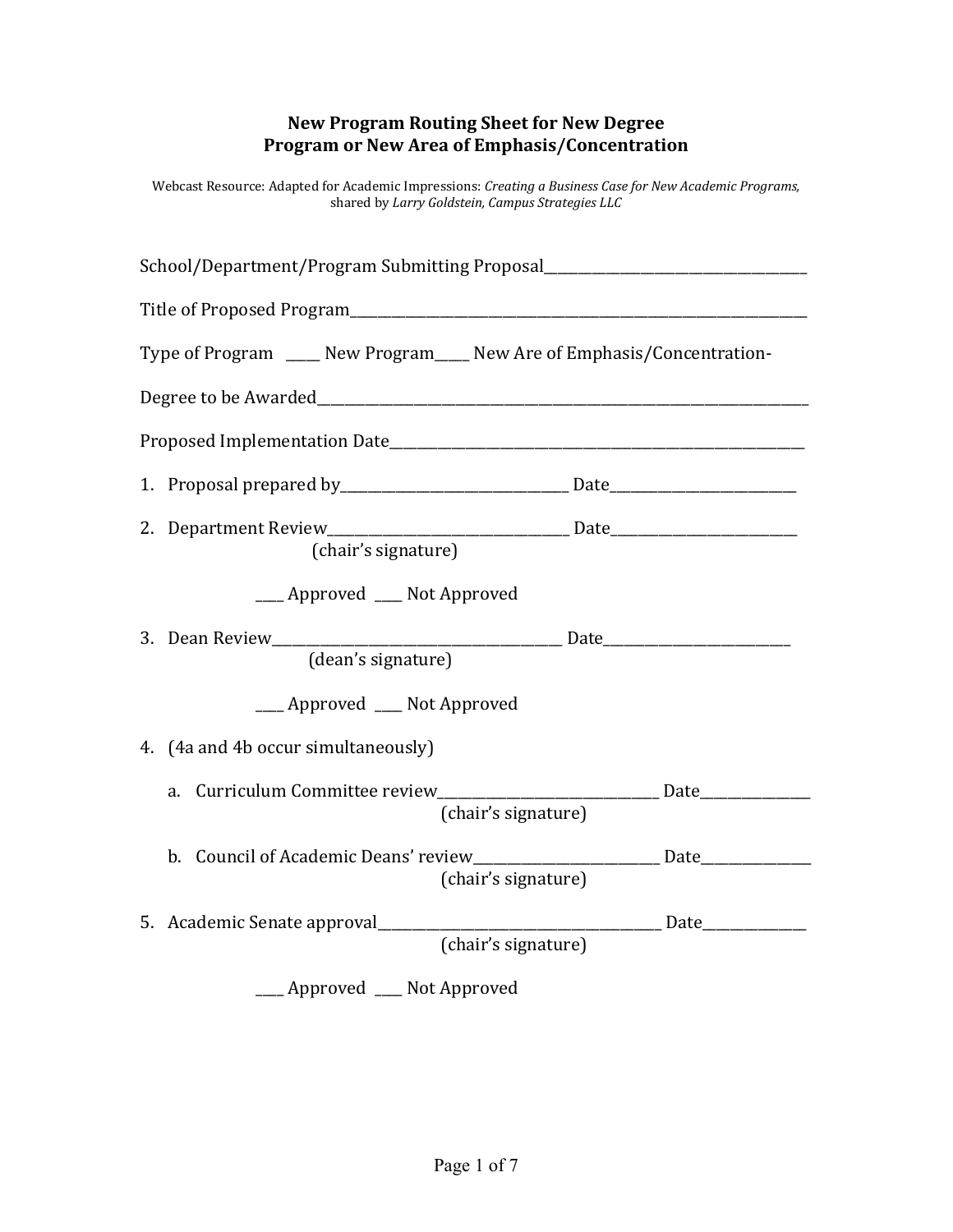|                                                          | 6. Vice President Academic Affairs review________________________ Date___________<br>(vice president's signature) |  |  |
|----------------------------------------------------------|-------------------------------------------------------------------------------------------------------------------|--|--|
|                                                          | ___ Approved ___ Not Approved                                                                                     |  |  |
|                                                          | (president's signature)                                                                                           |  |  |
|                                                          | ___ Approved ___ Not Approved                                                                                     |  |  |
|                                                          | (new programs only) (secretary's signature)                                                                       |  |  |
|                                                          | ____ Approved ____ Not Approved                                                                                   |  |  |
|                                                          | 9. State Higher Education Agency approval required? ______ Yes _____ No                                           |  |  |
| 10. Accreditation approval required? ______ Yes _____ No |                                                                                                                   |  |  |
|                                                          |                                                                                                                   |  |  |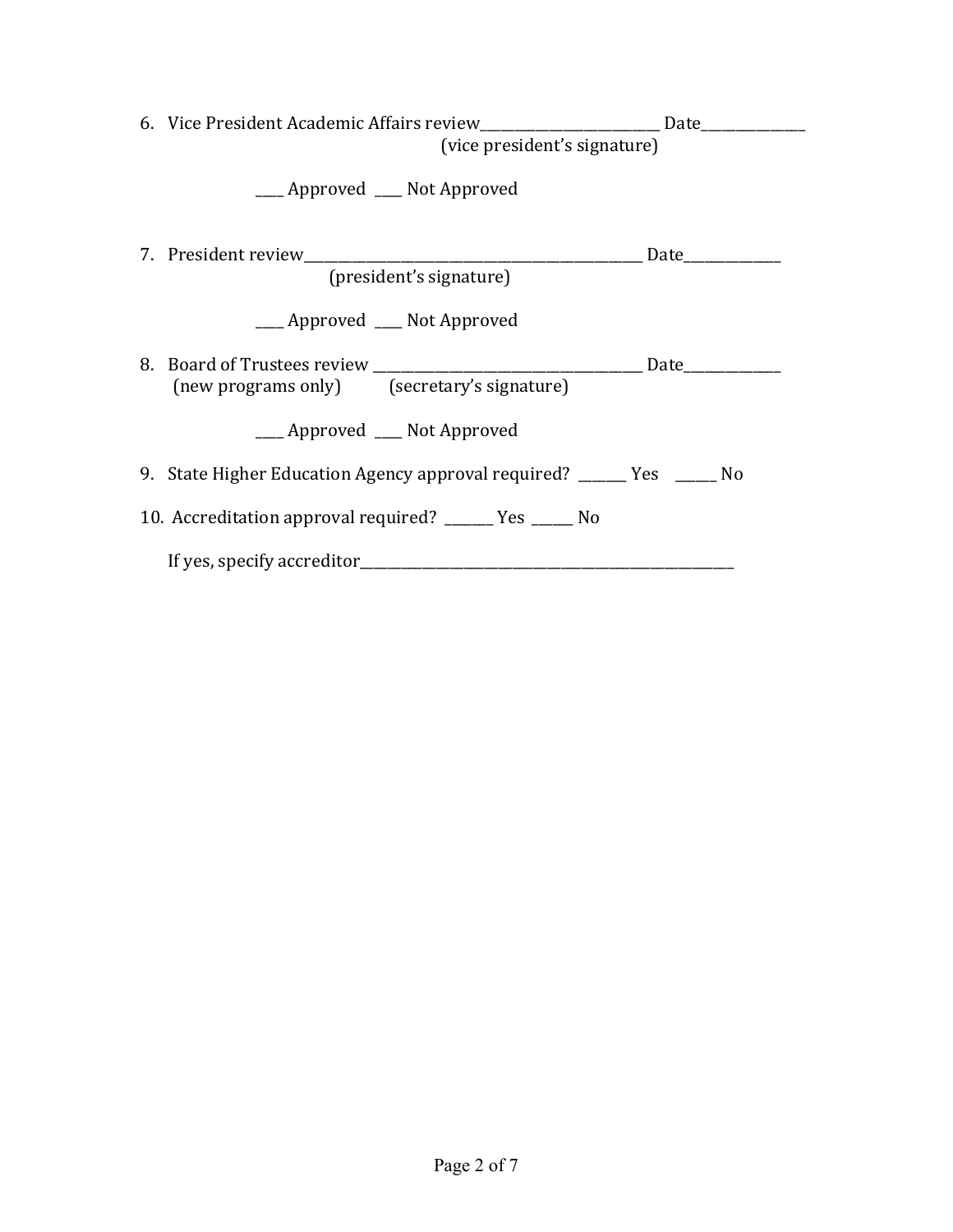### **I. Rationale and Need for the Program**

- A. Describe the extent to which this program is central to the institutional mission, the strategic plan priorities, and its relationship to the instructional program emphasis.
- B. Describe how this program meets a critical and compelling regional or statewide need as identified in the State Higher Education Agency plan.
- C. State the specific local, state, and/or national needs for graduates of the proposed program. Describe job opportunities that are available to persons who complete the program. Provide evidence of market demand through supporting data including results of recent surveys. Present data demonstrating the current and projected supply of graduates from existing programs in the state if applicable.
- D. Provide evidence of student interest in the program. Include projections of full-time and part-time majors for each of the first five years of the program.
- E. Project the number of program graduates for the five years following he initial year of awarding degrees.
- F. If a similar program(s) already exists within the state, compare/contrast the proposed program with such program $(s)$  highlighting degree differences, areas of specialization, and specific academic content of the proposed program or course of study.

## **II. Course of Study Leading to the Proposed Degree (if applicable)**

- A. State the educational objectives of the program.
- B. Describe the program as it would in a catalog including each area of concentration.
- C. List the courses (title, number, semester credit hours, and catalog description) that would constitute the requirements and other components of the proposed program. Indicate which are currently offered and which will be new courses. (Indicate new courses with an asterisk.)
- D. If applicable, describe any selective admissions policy or specific criteria for students selecting this major field of study.
- E. Describe expected student learning outcomes for the proposed program and directly relate these to the general curricular requirements of the program.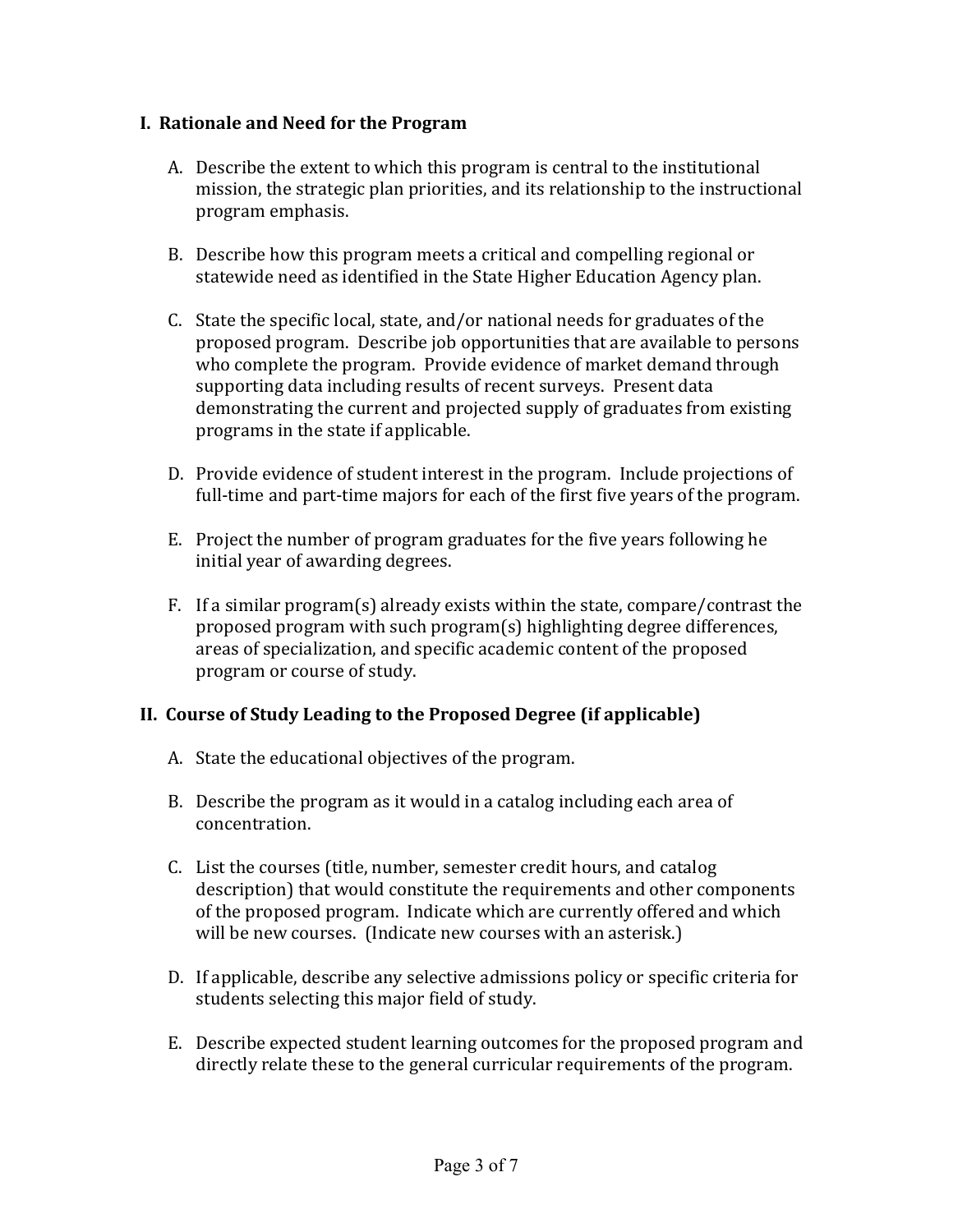## **III.** Faculty

- A. Provide a list of current faculty (and areas of expertise) who will teach in the program.
- B. List faculty by rank needed for *full implementation* of the program. Indicate which additional faculty are to be hired and describe their qualifications.

### **IV. Accreditations and Similar Requirements**

- A. If additional accreditation is required from an organization recognized by the US Department of Education to offer the program, describe the process for obtaining the accreditation.
- B. If any special licensure or certifications are required to offer the program, identify the agency overseeing the requirement and the process for satisfying it?
- C. Describe any additional resources, including facilities, to gain accreditation, licensure, and/or certification?

#### **V. Cooperative Arrangements**

Describe cooperative arrangements with other institutions and organizations that may be needed to offer the program. Specify the nature of such arrangements and attach any formal statements of agreement that have been developed. 

#### **VI. Library Impact**

Provide a brief analysis of existing resources which will support the proposed program. Identify additional resources that are needed and the period over which they will be acquired. Discuss additional provisions for required access to new resources controlled by others and the mechanism for gaining access to the resources.

#### **VII. Facilities, Equipment, and Technology**

- A. Indicate the status of existing facilities, equipment, and technology available to support the proposed program.
- B. How will the proposed program impact the current use of existing facilities, equipment, and technology?
- C. Describe additional facilities, facility modifications, equipment, and technology that will be required for use in the proposed program.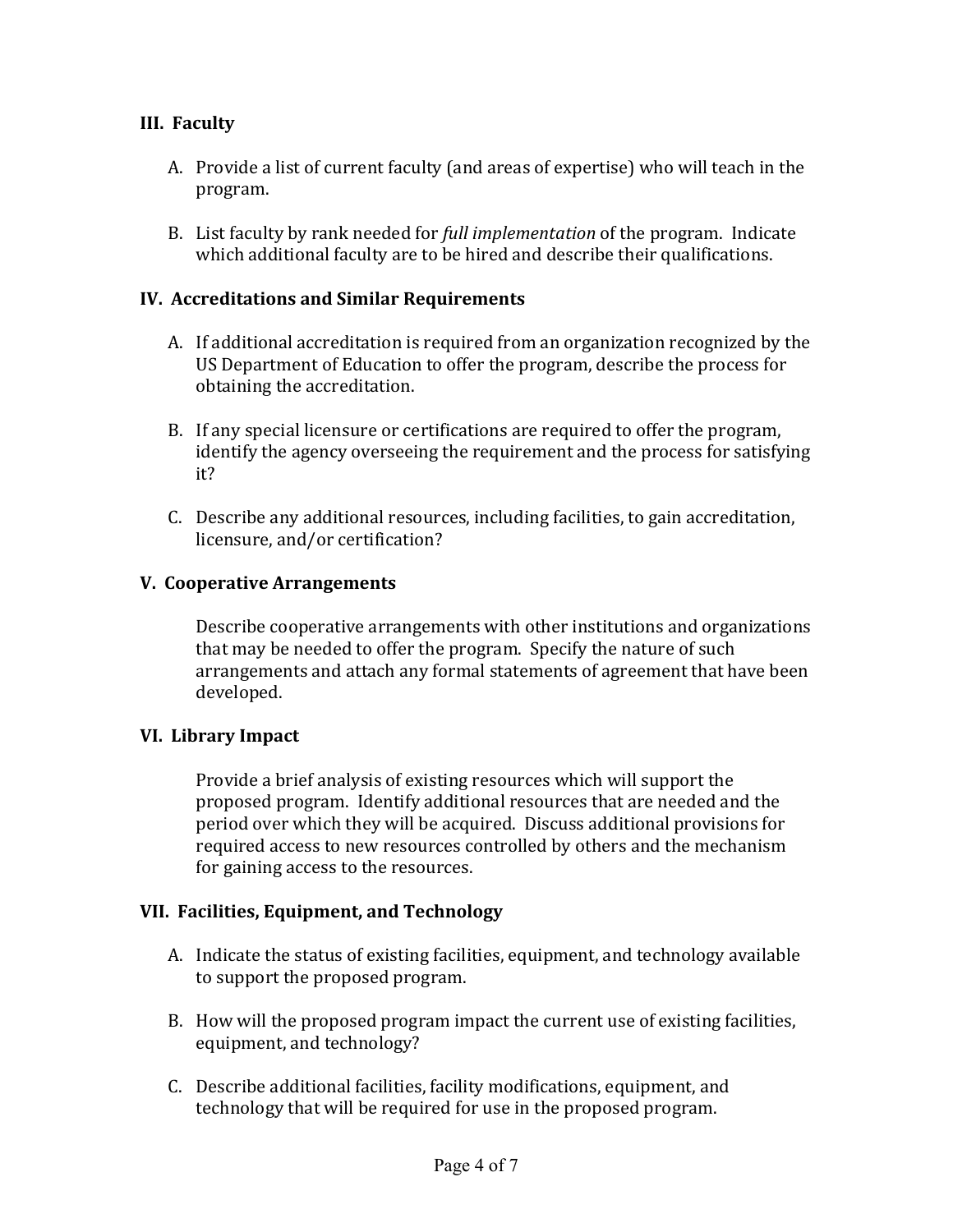#### **VIII. Ancillary Impacts**

Describe the impact on existing support units—administrative, academic, or student—that will be unusually affected by introduction of the proposed program. 

#### **IX. Low‐Productivity Programs**

Identify existing low-productivity programs directly related to the proposed program. Careful review should consider the resources (e.g., faculty, library, general operations) currently devoted to the existing programs and how those resources might be redeployed to help finance the proposed program.

#### **X. Financial Implications**

The information on the following pages is required to support an assessment of the adequacy of resource availability to support the proposed program.

#### **Table 1: Anticipated Resources (see attached spreadsheet template)**

1. Reallocated Funds—enter the amount of funds for the first five years of implementation that will be reallocated from existing resources to support the proposed program. Include funds reallocated from the discontinuance or downsizing of existing academic programs.

Attach analysis of the overall impact that the reallocation will have on the institution, particularly on existing programs and organizational units. 

2. Tuition and Fee Revenue—enter the estimated tuition and fee revenue that will be directly attributable to *students new to the institution* enrolled in this program each year for the initial five-year period. 

Provide rationale for enrollment projections used to calculate tuition and fee revenue.

3. Grants and Contracts—enter the amount of grants, contracts, or similar external funding which will become available in each of the first five years as a direct result of this program.

Provide detailed information on the organizations providing funding including documentation of the specific sources. Provide information about alternative sources of funding to enable program continuation after the external funds cease to be available.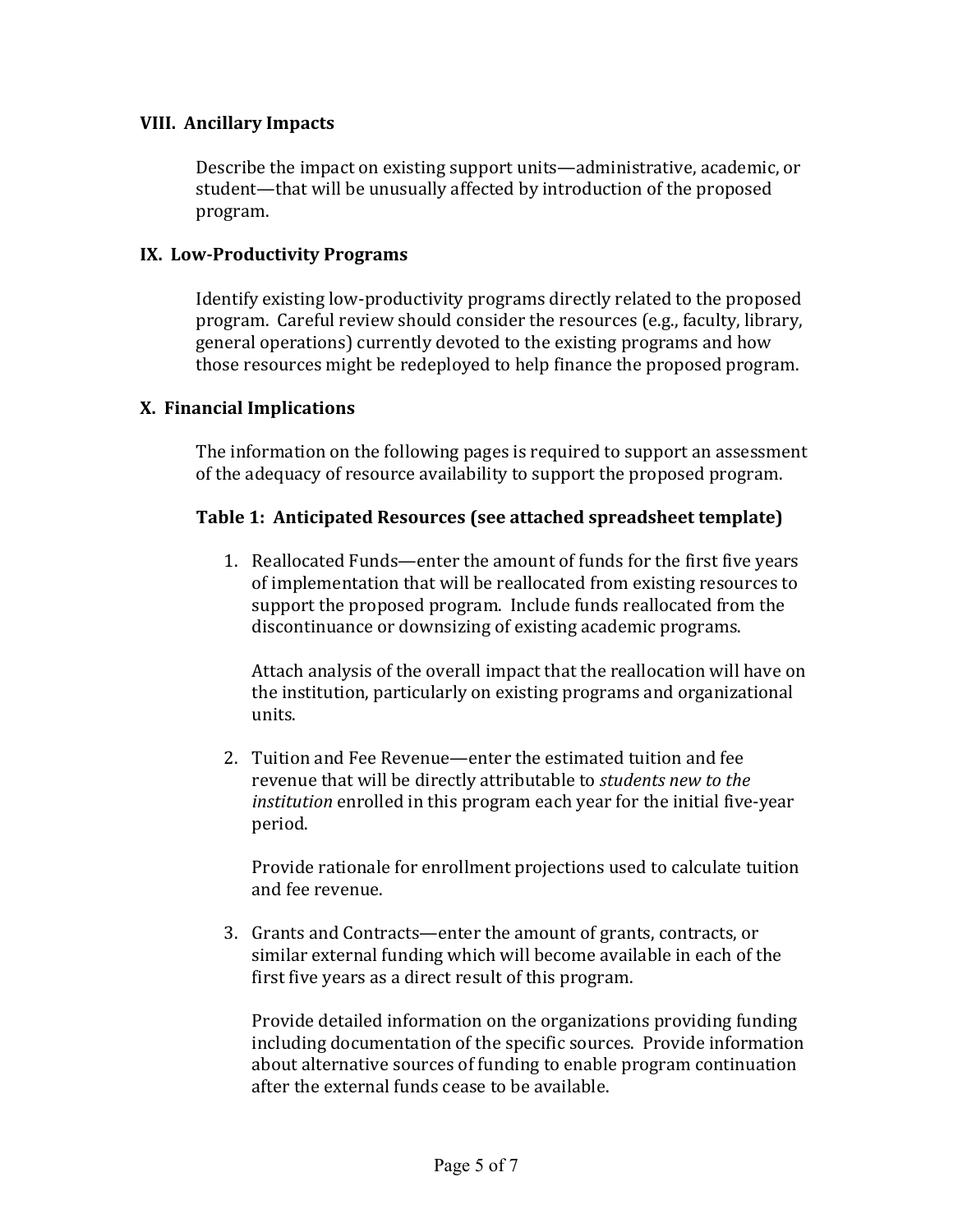Note: conditional approval may be granted to a new program proposal which is dependent on external funds which have not been formally awarded at the time of proposal submission if appropriate evidence indicates the likelihood that an award is forthcoming.

In this situation conditional program approval may be granted for up to one year, although actual program implementation cannot occur during this period. Full program approval with permission to implement will be granted only after documentation of funding is received. Under exceptional circumstances, the conditional approval may be extended for up to one additional year.

4. Other Sources—enter any additional funds from sources other than 1, 2, or 3 that have been specifically designated for the proposed program. 

Provide detailed documentation on the sources of funding including supporting documents from the resource provider.

5. Total Resources—add the various resources available for each year including both one-time and cumulative resources.

Provide additional explanation or comments as appropriate.

## **Table 2: Anticipated Costs (see attached spreadsheet template)**

- 1. Faculty Positions—enter (a) the cumulative number of new full-timeequivalent (FTE) faculty needed to implement the program in each of the first five years,  $(b)$  their related salary expenditures, and  $(c)$  their related fringe benefits. (For example, if two new faculty members are needed—one in the first year and one in the second—the FTE, salary, and benefits for one should be reported in Year 1 and the same information for both faculty should be reported in Year 2 and successive years.)
- 2. Administrative Positions—enter (a) the cumulative number of new FTE administrative staff needed to implement the program in each of the first five years,  $(b)$  their related salary expenditures, and  $(c)$  their related fringe benefits.
- 3. Support Staff Positions—enter  $(a)$  the cumulative number of new FTE support staff needed to implement the program in each of the first five years,  $(b)$  their related salary expenditures, and  $(c)$  their related fringe benefits.